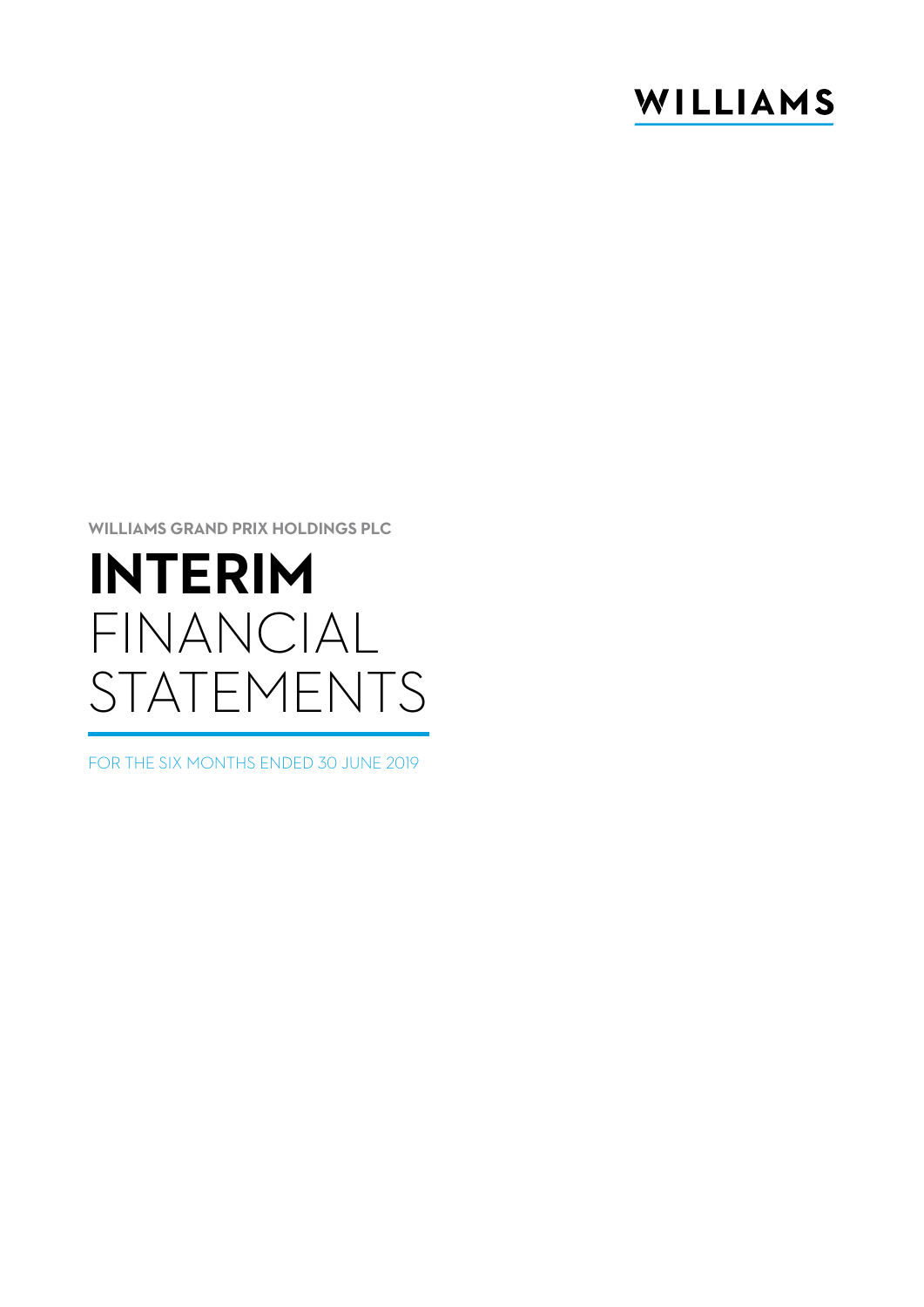## **WILLIAMS GRAND PRIX HOLDINGS PLC** INTERIM FINANCIAL STATEMENTS FOR THE SIX MONTHS ENDED 30 JUNE 2019

Williams Grand Prix Holdings PLC (WGPH, Ticker: WGF1) today announced the Group's interim results for the six months to 30 June 2019. WGPH is the ultimate holding company of the Williams group of companies, which includes Williams Grand Prix Engineering Limited and Williams Advanced Engineering Limited.

Group revenue was lower in the first six months of 2019 at £77.8m, compared to £82.6m in the same period last year. The EBITDA loss widened to £18.8m during the first half of this year, from £2.7m in the prior year. The Formula One operation generated revenue of £46.3m in the six months to 30 June 2019 (2018: £60.7m) with an EBITDA loss of £16.8m (2018: profit of £0.2m). Williams Advanced Engineering increased revenue to £30.9m in 2019 (2018: £21.5m) with an EBITDA of £2.5m (2018: £2.2m).

"Our financial results reflect a challenging half year for our Formula One operations, yet also demonstrated continued growth in the Williams Advanced Engineering business" said Mike O'Driscoll, Group Chief Executive Officer.

"The Formula One financial results primarily reflect our finishing position in last year's Constructors' Championship and the consequent reduction in prize money (which is paid a year in arrears). There was also an overall reduction in partnership income compared to the first half of 2018, although we secured major new partnerships with ROKiT and Orlen."

"Although we are enduring another tough season on track, we have seen some recent signs of improvement, and we continue to attract interest from potential partners as one of the longest standing Formula One teams. This is best demonstrated by the recent two-year extension to our title partnership deal with ROKiT who will now continue with us until at least 2023. Negotiations with Formula One management and Liberty Media regarding the future of the sport from 2021 have been productive and we believe, when finalised, will represent a much-needed opportunity for Williams to benefit from a more level financial playing field, as well as new technical regulations."

"Williams Advanced Engineering continues to grow and attract new customers, following a robust performance in 2018. The significant growth in revenue during the first half of 2019 was generated across a diverse range of projects, reflecting an excellent reputation for outstanding programme delivery. The modest growth in EBITDA through the first half of the year is largely a function of timing. The focus remains on providing energy-efficient and technically advanced performance solutions in sectors as diverse as motorsport, aerospace, defence and healthcare."

"Although we continue to face challenges in a very dynamic environment, we currently believe the majority of the impact on EBITDA for the full year has already been captured in these interim results. We continue to believe we are well placed to respond to the challenges ahead, with world class facilities and a strong and talented organisation."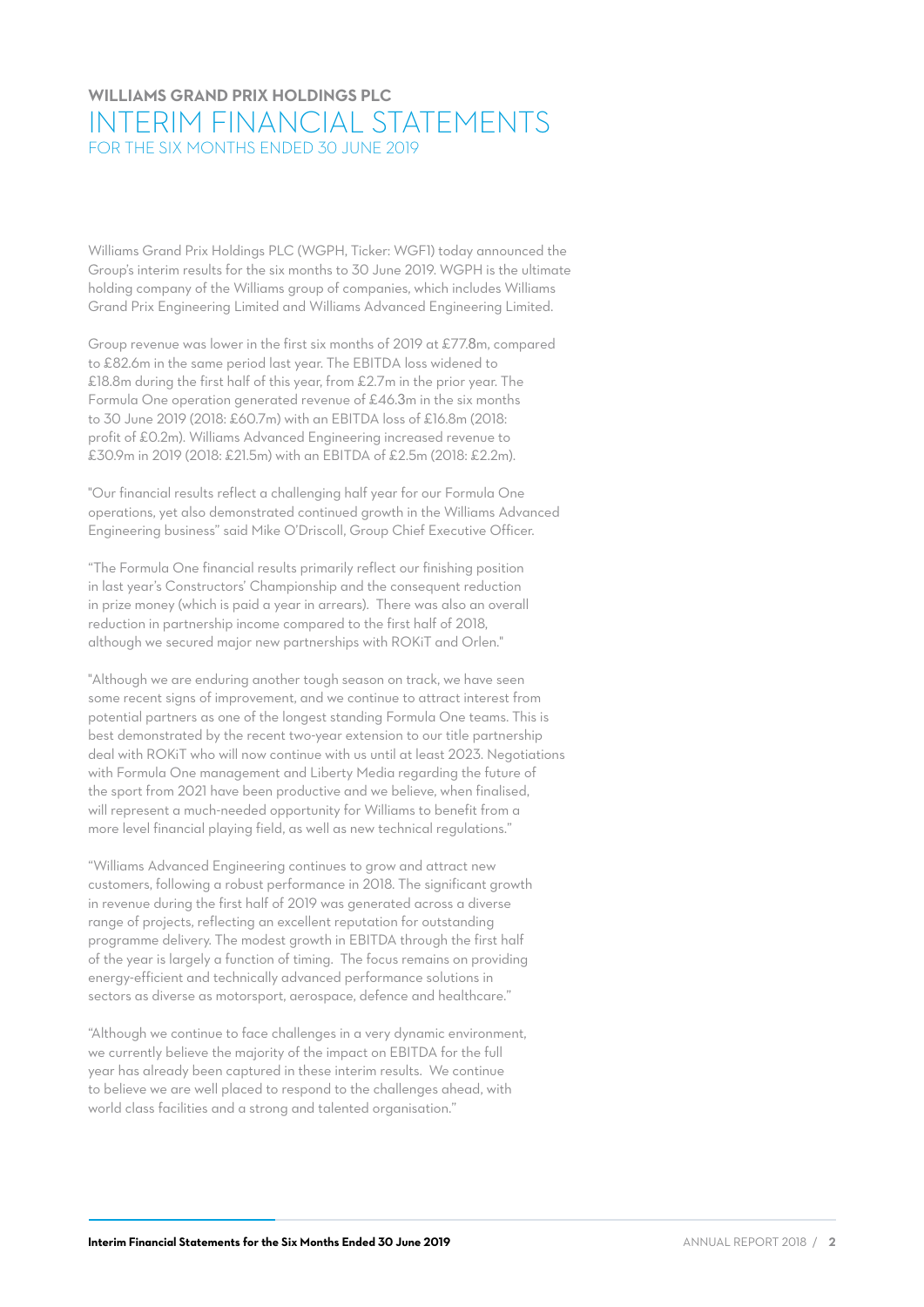## **WILLIAMS GRAND PRIX HOLDINGS PLC** CONDENSED CONSOLIDATED STATEMENT OF COMPREHENSIVE INCOME UNAUDITED RESULTS FOR THE SIX MONTHS ENDED 30 JUNE 2019

|                                                               | <b>Note</b>              | <b>30 JUNE 2019</b> | <b>30 JUNE 2018</b> |
|---------------------------------------------------------------|--------------------------|---------------------|---------------------|
|                                                               |                          | £000                | £000                |
| Revenue                                                       | $\overline{2}$           | 77,750              | 82,619              |
| Cost of sales                                                 |                          | (39, 945)           | (39,652)            |
| <b>Gross profit</b>                                           |                          | 37,805              | 42,967              |
|                                                               |                          |                     |                     |
| Other operating charges                                       |                          | (62, 889)           | (54, 914)           |
| Other operating income                                        | $\overline{2}$           | 4,570               | 3,868               |
| <b>Group operating loss</b>                                   |                          | (20,514)            | (8,079)             |
|                                                               |                          |                     |                     |
| Interest payable and similar charges                          | 3                        | (367)               | (344)               |
|                                                               |                          |                     |                     |
| Loss on ordinary activities before taxation                   |                          | (20, 881)           | (8,423)             |
| Tax on loss on ordinary activities                            | $\overline{\mathcal{A}}$ |                     |                     |
| Loss on ordinary activities after taxation                    |                          | (20, 881)           | (8,423)             |
| Loss the period attributable to members of the parent company |                          | (20, 881)           | (8,423)             |
|                                                               |                          |                     |                     |
| Total comprehensive (loss)/income for the period              |                          | (20, 881)           | (8,423)             |
|                                                               |                          |                     |                     |
| <b>Earnings per share</b>                                     |                          |                     |                     |
| Basic loss per share (pence)                                  | 5                        | (215.99)            | (87.19)             |
| Diluted loss per share (pence)                                | 5                        | (215.99)            | (87.19)             |

These unaudited results are derived entirely from continuing operations.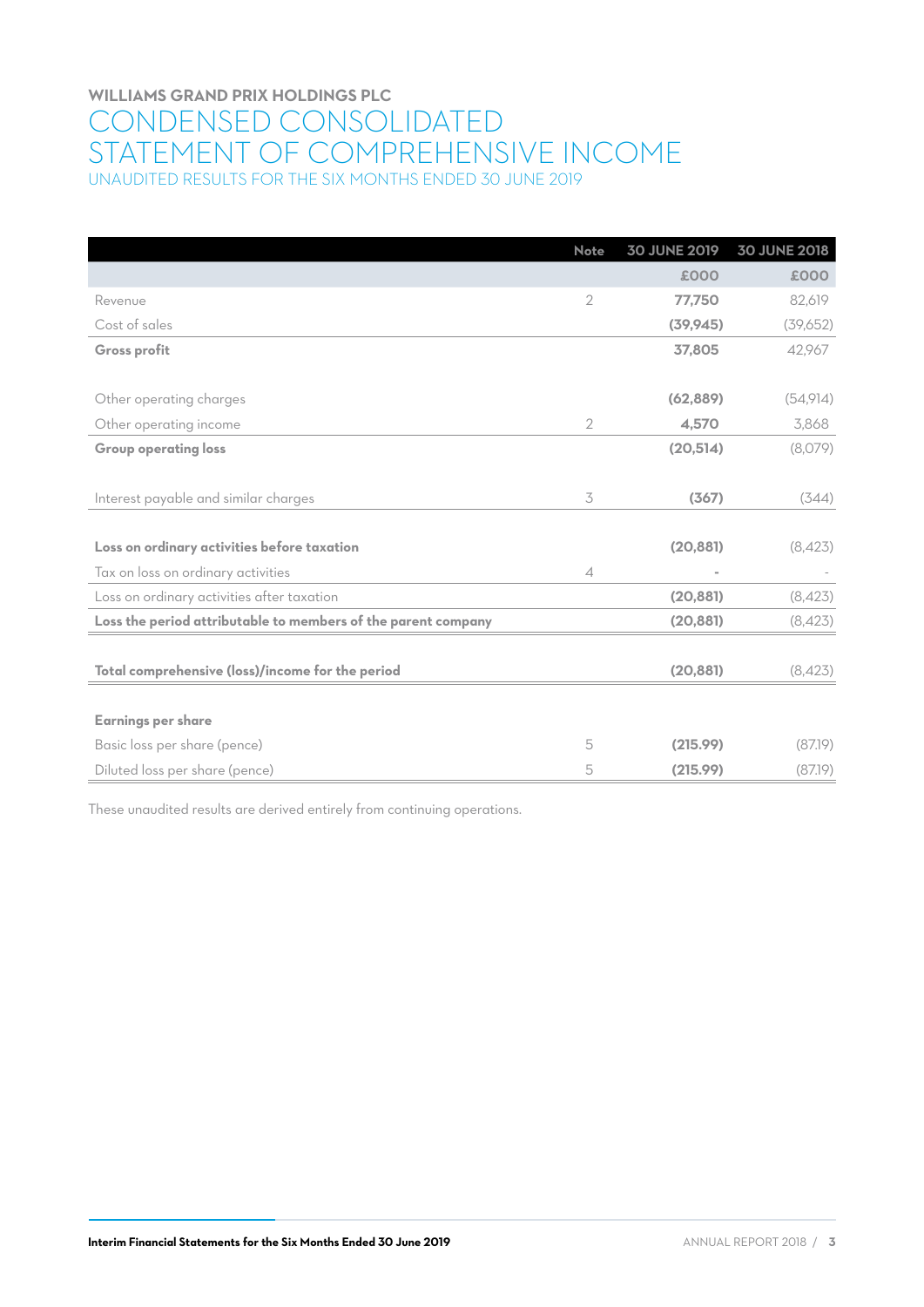## **WILLIAMS GRAND PRIX HOLDINGS PLC** CONDENSED CONSOLIDATED STATEMENT OF FINANCIAL POSITION UNAUDITED RESULTS FOR THE SIX MONTHS ENDED 30 JUNE 2019

|                                                         | <b>Note</b> |           | 30 JUNE 2019 31 DECEMBER 2018 |
|---------------------------------------------------------|-------------|-----------|-------------------------------|
|                                                         |             | £000      | £000                          |
| <b>Fixed assets</b>                                     |             |           |                               |
| Intangible assets                                       | 6           | 2,001     | 2,395                         |
| Heritage assets                                         | 7           | 19.958    | 19,958                        |
| Tangible assets                                         | 8           | 38,202    | 39,354                        |
|                                                         |             | 60,161    | 61,707                        |
| <b>Current assets</b>                                   |             |           |                               |
| Stocks                                                  |             | 4,219     | 3,129                         |
| Debtors (including 3m due after one year)               |             | 51,892    | 57,759                        |
| Cash at bank and in hand                                |             | 4,530     | 9,477                         |
|                                                         |             | 60,641    | 70,365                        |
|                                                         |             |           |                               |
| Overdrafts                                              |             | (6,834)   |                               |
| Creditors: amounts falling due within one year          |             | (77, 644) | (72, 209)                     |
| <b>Net current liabilities</b>                          |             | (23, 837) | (1,844)                       |
| Total assets less current liabilities                   |             | 36,324    | 59,863                        |
| Creditors: amounts falling due after more than one year |             | (7,500)   | (8,824)                       |
| <b>Net assets</b>                                       |             | 28,824    | 51,039                        |
|                                                         |             |           |                               |
| <b>Capital and reserves</b>                             |             |           |                               |
| Called up share capital                                 |             | 500       | 500                           |
| Revaluation reserve                                     |             | 19,108    | 19,108                        |
| Other reserves                                          |             | 1,529     | 2,863                         |
| Retained earnings                                       |             | 7,687     | 28,568                        |
| <b>Total equity</b>                                     |             | 28,824    | 51,039                        |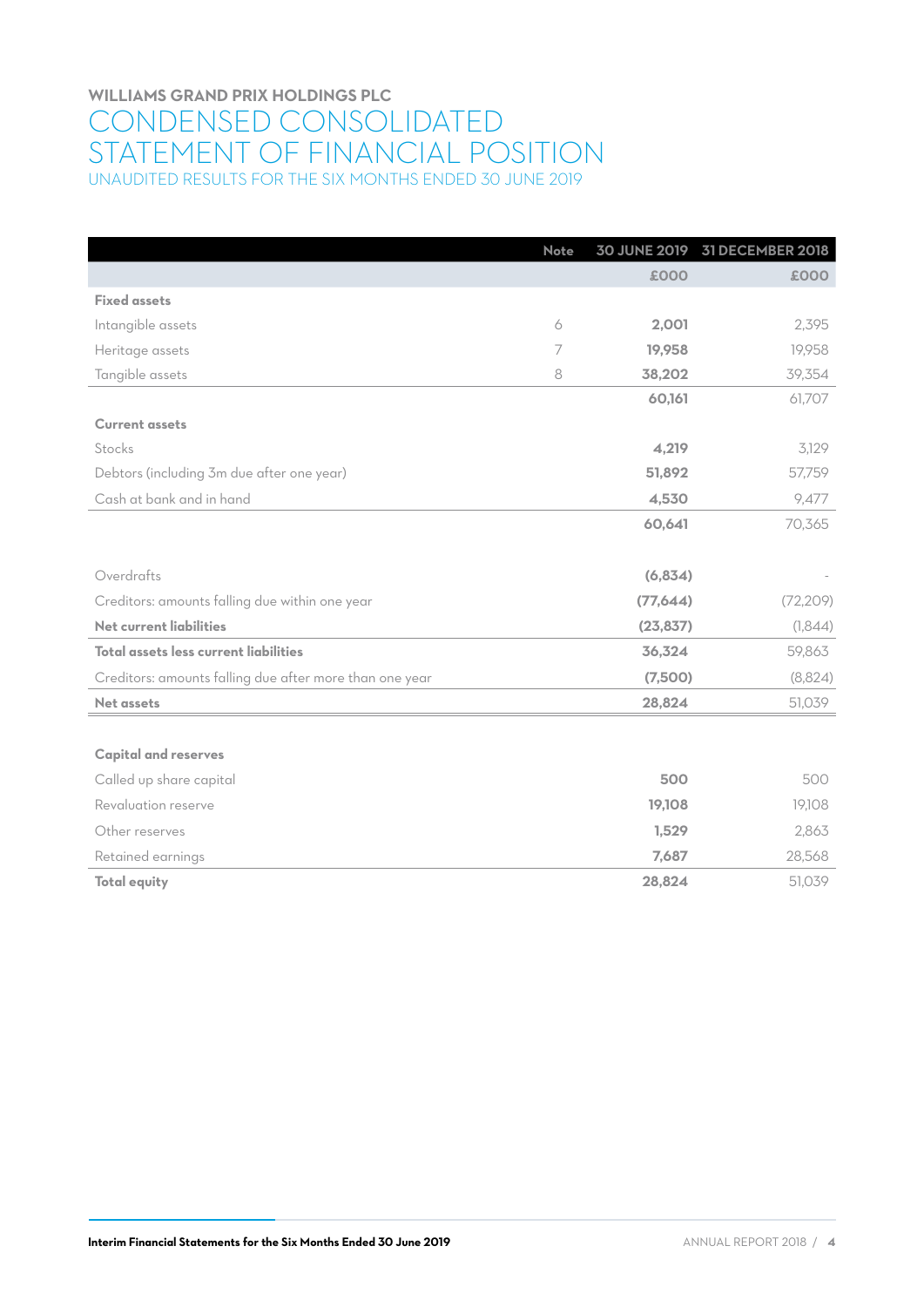## **WILLIAMS GRAND PRIX HOLDINGS PLC** CONDENSED CONSOLIDATED STATEMENT OF CHANGES IN EQUITY UNAUDITED RESULTS FOR THE SIX MONTHS ENDED 30 JUNE 2019

|                                          | Called up<br>share capital | Revaluation<br>reserve   | Other<br>reserves | Retained  | <b>Total equity</b> |
|------------------------------------------|----------------------------|--------------------------|-------------------|-----------|---------------------|
|                                          | £000                       | £000                     | £000              | £000      | £000                |
| <b>Balance as at 1 January 2019</b>      | 500                        | 19.108                   | 2,863             | 28,568    | 51,039              |
| Loss for the period                      | $\sim$                     | $\overline{\phantom{a}}$ | $\sim$            | (20, 881) | (20, 881)           |
| Total comprehensive loss for the period  | $\sim$                     | $\overline{\phantom{a}}$ | $\sim$            | (20, 881) | (20, 881)           |
| <b>Share-based payment transactions</b>  | $\sim$                     | $\sim$                   | (1,334)           | $\sim$    | (1,334)             |
| Balance as at 30 June 2019               | 500                        | 19,108                   | 1,529             | 7,687     | 28,824              |
|                                          |                            |                          |                   |           |                     |
| Balance as at 1 January 2018             | 500                        | 21.033                   | 2.127             | 22,934    | 46,594              |
| Loss for the period                      | $\sim$                     |                          |                   | (8,423)   | (8,423)             |
| Total comprehensive loss for the period  | $\overline{\phantom{a}}$   |                          |                   | (8,423)   | (8,423)             |
| Share-based payment transactions         |                            |                          | 149               | 292       | 441                 |
| Realisation of profit on revalued assets | $\overline{\phantom{a}}$   | (400)                    |                   | 400       |                     |
| Balance as at 30 June 2018               | 500                        | 20.633                   | 2.276             | 15.203    | 38,612              |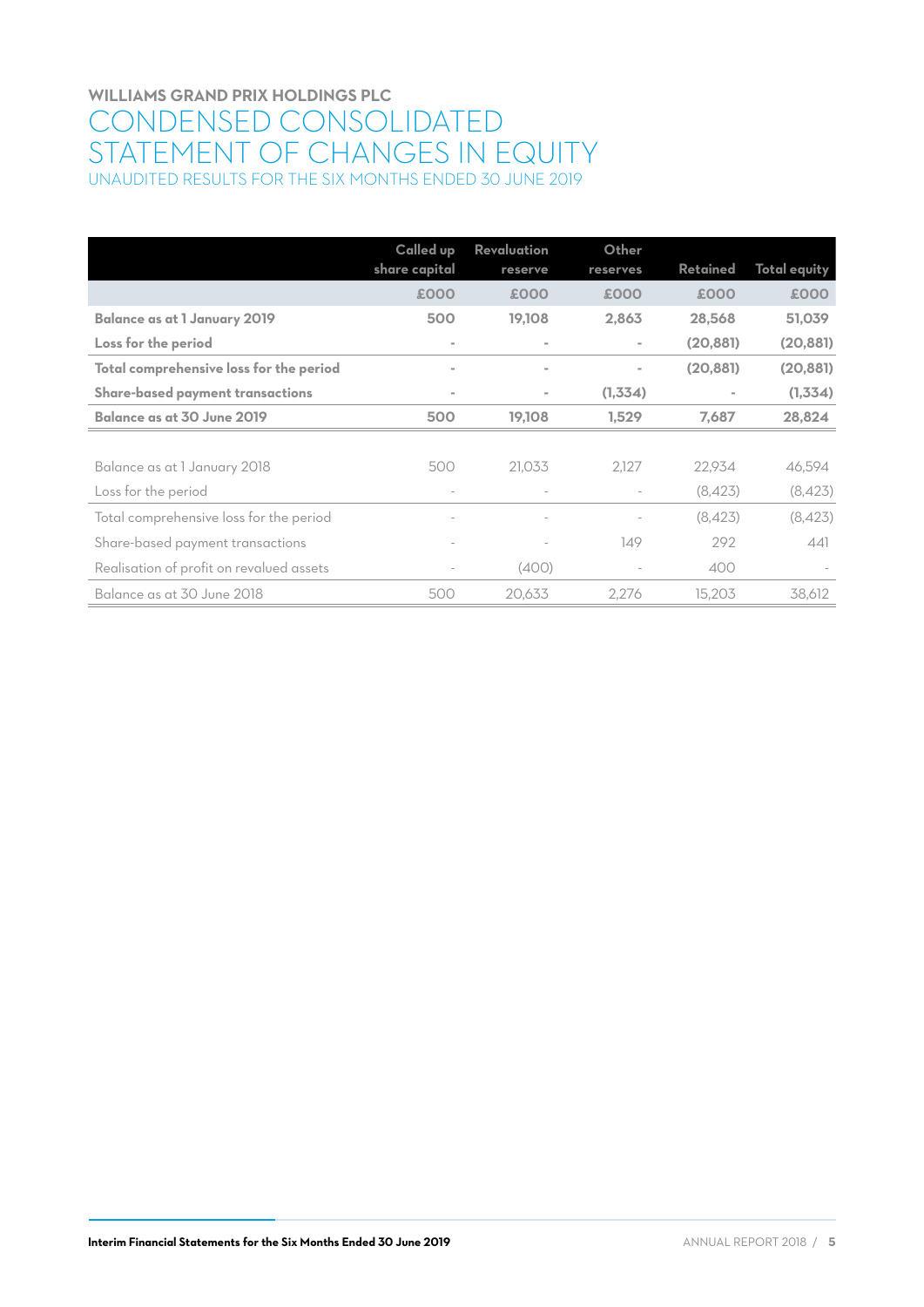## **WILLIAMS GRAND PRIX HOLDINGS PLC** CONDENSED CONSOLIDATED STATEMENT OF CASH FLOWS UNAUDITED RESULTS FOR THE SIX MONTHS ENDED 30 JUNE 2019

|                                                                 | <b>Note</b> | <b>30 JUNE 2019</b> | <b>30 JUNE 2018</b> |
|-----------------------------------------------------------------|-------------|---------------------|---------------------|
|                                                                 |             | £000                | £000                |
| Net cash (outflow)/inflow from operating activities             | 9           | (8,412)             | 3,491               |
|                                                                 |             |                     |                     |
| <b>Investing activities</b>                                     |             |                     |                     |
| Payments to acquire fixed assets                                |             | (1,771)             | (3,263)             |
| Receipts from the sale of fixed assets                          |             |                     | 1.550               |
| Net cash outflow from investing activities                      |             | (1,771)             | (1,713)             |
|                                                                 |             |                     |                     |
| <b>Financing activities</b>                                     |             |                     |                     |
| Interest paid                                                   |             | (367)               | (344)               |
| Value of new loans obtained during the period                   |             |                     | 10.000              |
| Repayment of loans and borrowings                               |             | (1,007)             | (13,582)            |
| Repayment of capital element of finance leases and HP contracts |             | (224)               | (161)               |
| Net cash outflow from financing activities                      |             | (1,598)             | (4,087)             |
|                                                                 |             |                     |                     |
| Decrease in cash and cash equivalents                           |             | (11,781)            | (2,309)             |
| Cash and cash equivalents at I January                          |             | 9,477               | 4,486               |
| Cash at bank at 30 June                                         |             | 4.530               | 2,177               |
| Overdrafts at 30 June                                           |             | (6,834)             |                     |
| Cash and cash equivalents at 30 June                            |             | (2,304)             | 2,177               |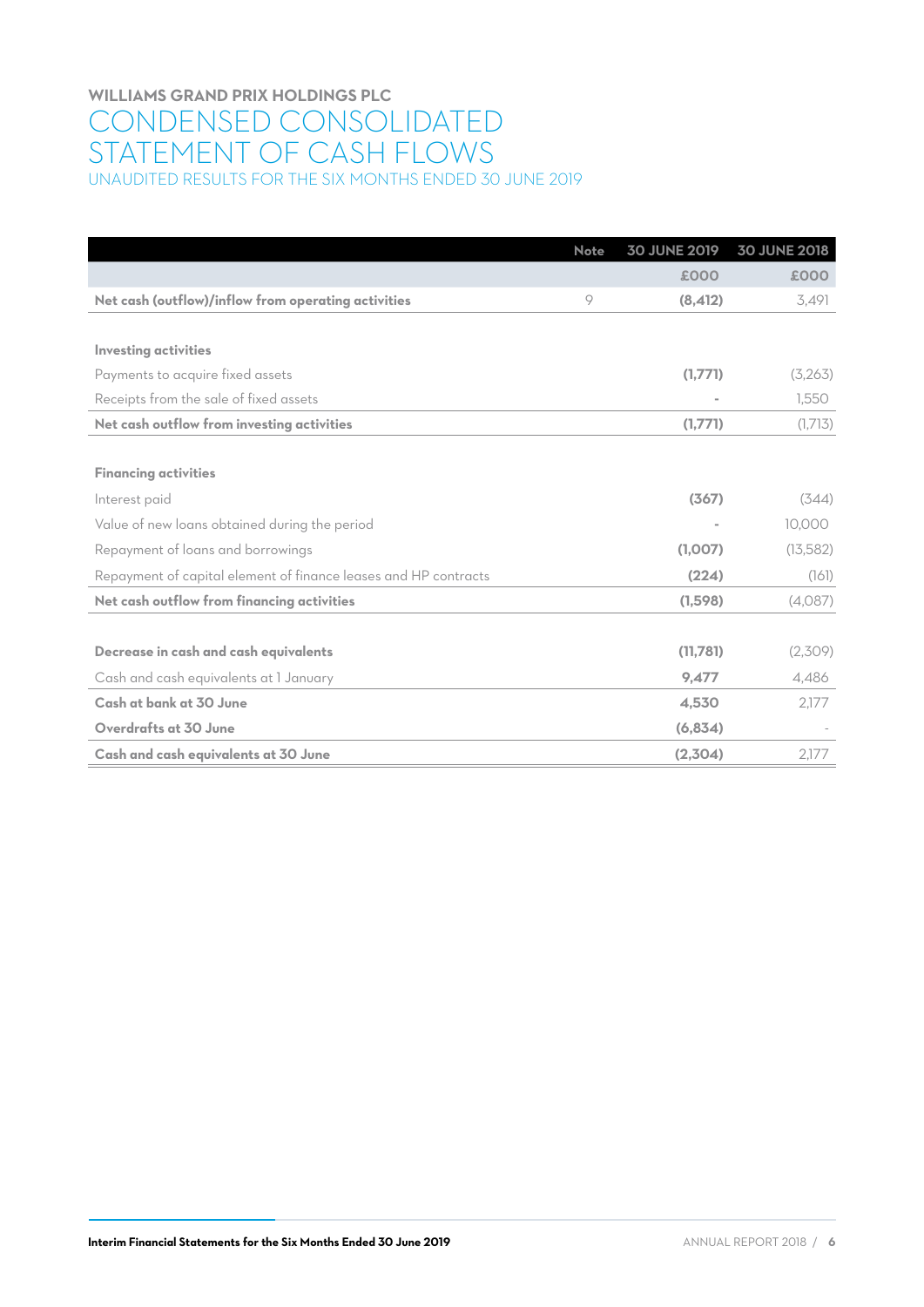## **WILLIAMS GRAND PRIX HOLDINGS PLC** NOTES TO THE INTERIM FINANCIAL STATEMENTS

## **1. BASIS OF PREPARATION**

The Group's interim financial statements have been prepared in compliance with United Kingdom accounting standards, including FRS 104, and under the historical cost convention modified to include the revaluation of heritage assets and the recognition of certain financial assets and liabilities measured at fair value.

The financial statements are prepared in sterling, which is the presentational currency of the Group.

The financial information set out in this report does not constitute the Group's statutory accounts for the year ended 31 December 2018 but is derived from those accounts. Statutory accounts for 2018 have been delivered to the registrar of companies. The auditor has reported on those accounts; their reports were (i) unqualified, (ii) did not include a reference to any matters to which the auditor drew attention by way of emphasis without qualifying their report and (iii) did not contain a statement under section 498 (2) or (3) of the Companies Act 2006.

#### **GOING CONCERN**

The Directors believe that the Group retains its position as a leader in high performance engineering. The Group's global profile, together with its ability to innovate and diversify, provide it with firm foundations for ongoing success, even in an adverse economic climate.

The Group's loss for the period was £20.9 million (2018: loss of £8.4 million). As at 30 June 2019 the Group had net assets of £28.8 million (31 December 2018: £51.0 million) and net current liabilities of £23.8 million (31 December 2018: £1.8 million).

The Group meets its day to day working capital requirements from operating cash inflows from Formula One and Williams Advanced Engineering activities as well as its bank facilities (see note 10). As at 1 September 2019 the Group had cash balances of £4.3m and undrawn facilities of £3.9m.

The Group's revenue from its Formula One activities is derived from sponsorship and commercial rights income. This means that in common with all other Formula One racing teams, the timing and amount of significant elements of the Group's cash flows can be variable and difficult to predict accurately. This unpredictability

increases the longer the time period considered. The high profile nature of ROKiT Williams Racing, and the breadth of collaboration opportunities offered by Williams means that there remains scope for further sponsorship contracts to be agreed throughout the year.

Revenue is also earned through the Williams Advanced Engineering's activities which represents the Group's commercial exploitation of its brand and intellectual property. WAE seeks to build on the existing customer base by securing additional contracts for goods and consultancy services with blue chip partners and is making positive progress in this regard.

The Group has prepared, and the Board has reviewed, base and sensitised cash flow forecasts for a period of sixteen months from the date of approval of these financial statements and also considered whether significant matters are expected to arise thereafter. Those forecasts reflect a reduction in the overdraft facility on 31 December 2019 and the successful renewal of the remaining overdraft facility in June 2020, as described in note 10.

The base cash flow forecasts include all contracted sponsorship income together with significant additional amounts that the directors anticipate to receive in the forecast period from sponsorship and commercial arrangements that are currently under negotiation; and assumes that certain cash flows, such as receipt of the R&D tax credit from local tax authorities, will be received as expected and in line with past experience. Those forecasts indicate that the Group will have sufficient funds to meet their liabilities as they fall due.

Cash flows have also been sensitised to include only those amounts that are currently contracted. Those forecasts indicate that the Group would require additional funds to meet its liabilities as they fall due, with headroom pressure throughout the forecast period, and therefore the Directors have also considered the mitigating actions that are available to them.

The Group has considerable other assets, including unused land, which could be sold or used for security for other fundraising should the need arise. There are also material heritage assets and additional land not currently being readied for sale where disposal could be accelerated if required, although most likely at a lower value than might otherwise be realised. In addition, and as recently announced, the Group are currently exploring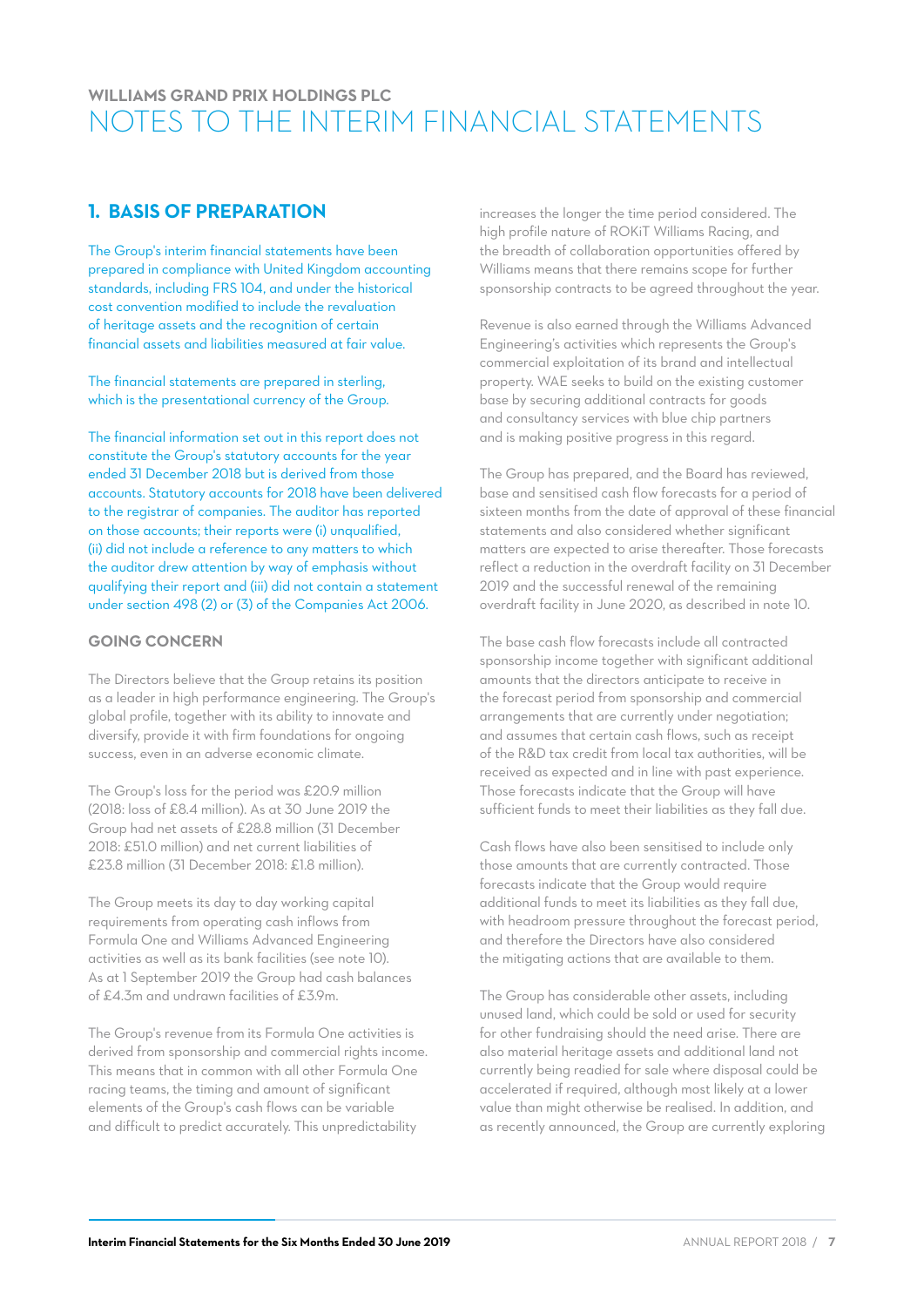strategic options for WAE, including the possible sale of an equity stake in WAE. The Group closely manages its working capital and there are also various options for cost deferral should the need arise. Whilst there will always be a degree of uncertainty on such mitigations the directors currently have reason to be confident that any required working capital management, sales or securitisation could be managed to meet the cash flow needs of the business through the forecast period.

Based on the above analysis, the Directors currently have reason to be confident that the Group's borrowing facilities and anticipated future cash inflows from operations, along with the mitigations outlined, will provide adequate funding for at least the next twelve months, that the Group will remain in compliance with the covenant conditions in relation to the Group's borrowings and that the Group will be able to meet its scheduled repayment of borrowings due during the assessment period.

The Group is well placed to manage business risk effectively and the Board reviews the Group's performance against budgets and forecasts on a regular basis and is satisfied that the Group is performing in line with expectations.

The Directors therefore have a reasonable expectation that the Group has adequate resources to continue in operational existence for the foreseeable future. Thus, they continue to adopt the going concern basis of accounting in the preparation of accounts.

#### **JUDGEMENTS AND KEY SOURCES OF ESTIMATION UNCERTAINTY**

The preparation of financial statements requires management to make judgements, estimates and assumptions that affect the amounts reported for assets and liabilities as at the balance sheet date and the amounts reported for revenues and expenses during the period. However, the nature of estimation means that actual outcomes could differ from those estimates. The following judgements (apart from those involving estimates) have had the most significant effect on the amounts recognised in the financial statements.

#### REVENUE RECOGNITION FOR WILLIAMS ADVANCED ENGINEERING CONTRACTS

The Group enters into long term contracts to deliver advanced engineering services to customers. These contracts may have a fixed price and extend across a significant period of time. Revenue from these contracts is recognised when the outcome of the contract can be

estimated reliably and the relevant services have been performed. Performance is measured by reference to the costs that have been incurred to date as a percentage of the total expected costs for the contract. The revenue recognised could be impacted by future changes in delivery or contract costs that were not considered when the completion of the contract was assessed.

#### HERITAGE ASSETS

Heritage assets are revalued every five years. The valuation has been performed by a specialist looking at the cars individually, considering the value inherent in the provenance attached, as well as looking at sales values for similar vehicles where possible. Changes in market conditions could result in a revision to the values that can be attributed to these assets.

#### TAXATION

The Group claims Research and Development Expenditure Credits ("RDEC") in respect of its research and development expenditure. The Group recognises the value of the RDEC net of tax as other income in the period in which the underlying research and development expenditure was incurred based on an estimate of the expected recovery.

#### **SIGNIFICANT ACCOUNTING POLICIES**

#### REVENUE

The Group principally earns revenue through sponsorship, commercial rights and engineering services.

Where sponsorship arrangements provide the sponsor with multiple deliverables, contractual revenues are allocated to each deliverable based on the relative fair value of the separate components. The majority of sponsorship revenue is recognised evenly over the course of the year. Where sponsors make payment other than in cash, revenue is recognised based on the fair value of the goods or services received or the fair value of the services provided. Where these amounts cannot be reliably estimated, no revenue is recognised.

Commercial rights revenues in relation to performance in the Constructors' Championship are based on performance in the preceding season. This revenue is recognised across the period of the Constructors' Championship. Other commercial rights revenue is recognised as the respective rights are delivered to the customer.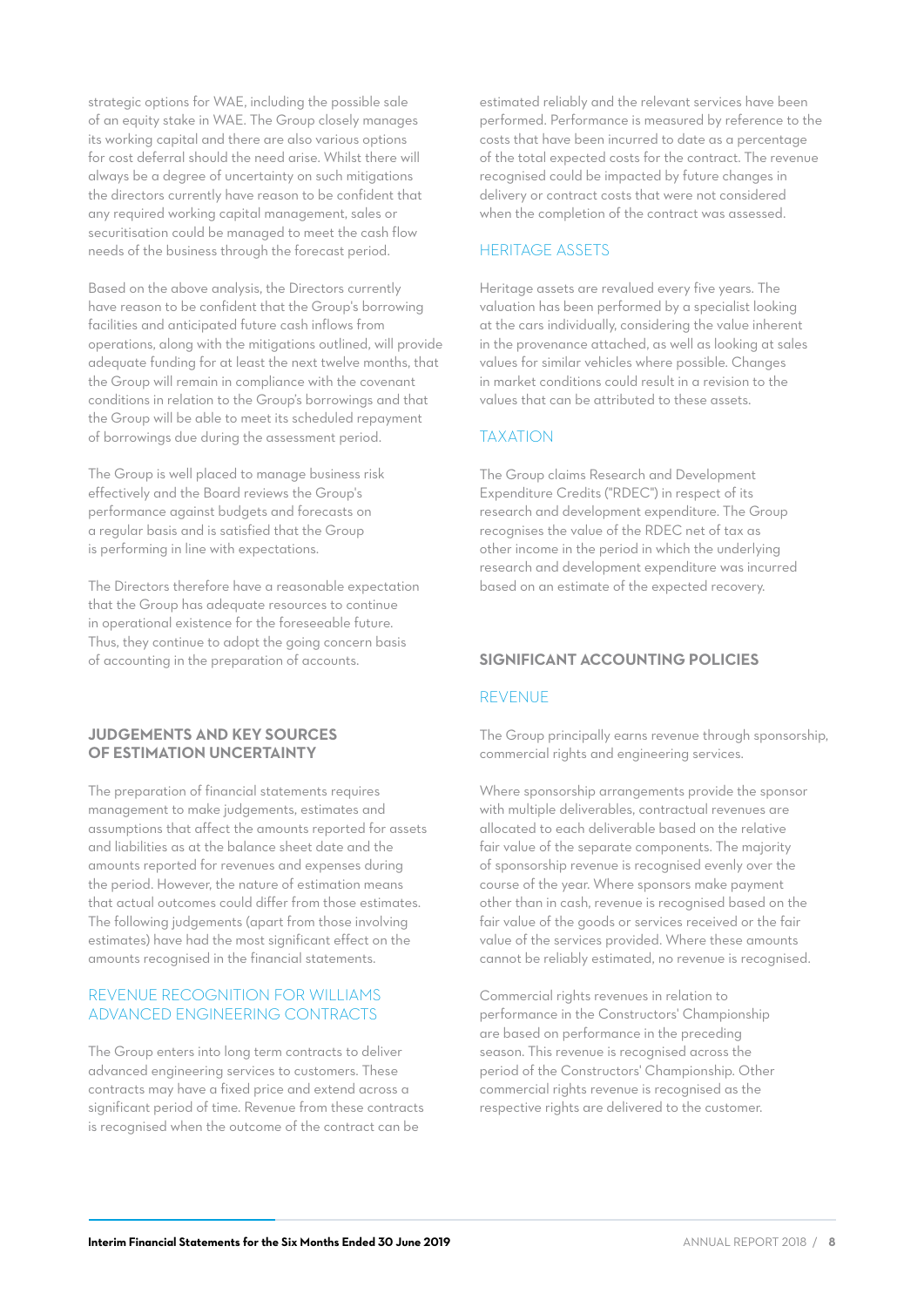Engineering service revenue is often related to long term contracts which may have fixed pricing and multiple deliverables. Where the outcome of a transaction can be estimated reliably, revenue associated with the transaction is recognised in the income statement by reference to the stage of completion at the period end. Where the costs of delivering a contract are expected to exceed the revenue from the contract, the loss is recognised immediately.

#### GOVERNMENT GRANTS

Grant income is recognised using the accrual model and included within other operating income.

#### RESEARCH AND DEVELOPMENT

The Group is heavily committed to research and development activities so as to maintain its position as a world leader in motor sport and advanced engineering. All expenditure on research and development is expensed as incurred.

The Group claims Research and Development Expenditure Credits ("RDEC") in respect of its research and development expenditure. The Group recognises the value of the RDEC net of tax as other income in the period in which the underlying research and development expenditure was incurred. The net RDEC receivable is recognised within other debtors.

#### INVESTMENTS

Investments in subsidiary companies are held at cost less accumulated impairment losses.

#### HERITAGE ASSETS

The Group maintains a collection of historic Formula One cars and other vehicles of significance to the Group. These assets are held on the balance sheet at valuation. The valuation has been performed by a specialist looking at the cars individually, considering the value inherent in the provenance attached (e.g. championship winning cars), as well as looking at sales values for similar vehicles where possible. Assets are revalued every five years and gains and losses are recognised in other comprehensive income. Formula One racing cars and other vehicles retained at the end of each season are initially recorded as heritage assets with a value of £50,000 up until a revaluation takes place.

#### PROPERTY, PLANT AND EQUIPMENT

All property, plant and equipment is initially recorded at cost. Depreciation is calculated so as to write off the cost of an asset, over the useful economic life of that asset as shown below.

Assets classified as plant, wind tunnel, pit & motor vehicles and computer hardware are presented as plant and machinery assets in the notes to the accounts. A nil depreciation rate is provided in respect of freehold land. No depreciation is charged during the period of construction. Assets in the course of construction are stated at cost and are not depreciated until they are available for use. Upon completion of construction, such assets will be transferred to appropriate asset categories and depreciated accordingly.

#### **Asset class Depreciation method and rate**

Freehold buildings 50 years straight-line Plant 6 years straight-line

Wind tunnel Between 8 and 25 years straight-line Pit & motor vehicles 3 years straight-line Computer hardware 3 years straight-line Fixtures and fittings 6 years straight-line

#### INTANGIBLE ASSETS

Intangible assets comprise software which is initially recorded at cost. Amortisation is calculated so as to write off the cost of an asset over a useful economic life of three years.

#### STOCK AND WORK IN PROGRESS

Stock and work in progress are valued at the lower of cost and net realisable value, after due regard for obsolete and slow moving stocks. Net realisable value is based on selling price less anticipated costs to completion and selling costs. Cost includes all direct costs and an appropriate proportion of fixed and variable overheads.

#### LEASING AND HIRE PURCHASE COMMITMENTS

Assets held under finance leases, which are leases where substantially all the risks and rewards of ownership of the asset have passed to the Group, and hire purchase contracts are capitalised in the balance sheet and depreciated over the shorter of the lease term and asset's useful lives. A corresponding liability is recognised for the lower of the fair value of the leased asset and the present value of the minimum lease payments in the balance sheet. Lease payments are apportioned between the reduction of the lease liability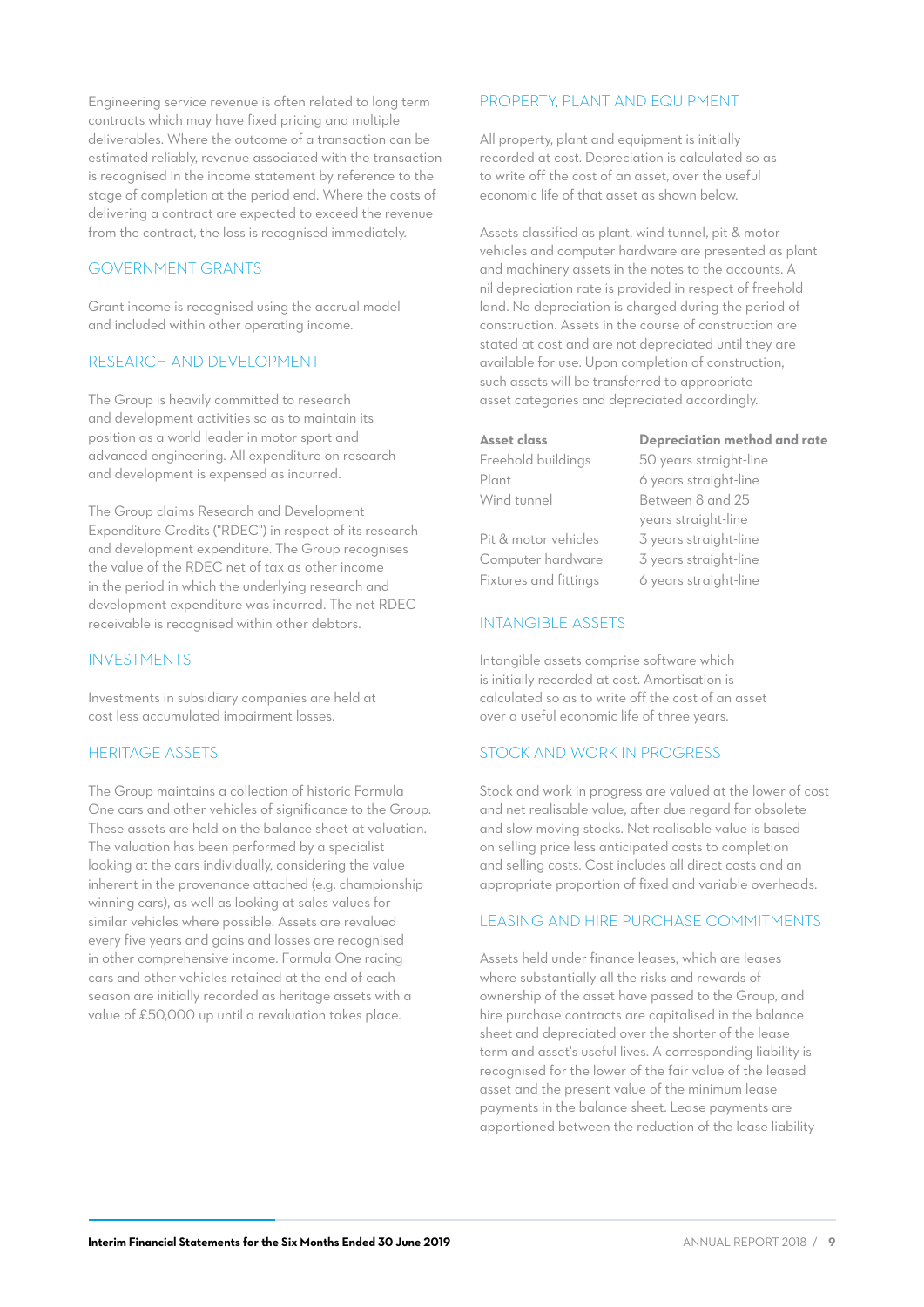and finance charges so as to achieve a constant rate of interest on the remaining balance of the liability.

Rentals payable under operating leases are recognised as an expense on a straight line basis over the lease term.

#### EQUITY-BASED COMPENSATION

The Group issues equity-settled share-based payments to certain employees. Equity-settled share-based payments are measured at fair value at the date of grant, using observable market data. The fair value determined at the grant date of the equity-settled share-based payments is expensed on a straight-line basis over the vesting period, based on the Group's estimate of the shares that will eventually vest, with a corresponding entry in equity.

#### DERIVATIVE FINANCIAL INSTRUMENTS

The Group uses forward foreign currency contracts to reduce exposure to foreign exchange rates. Derivative financial instruments are initially measured at fair value on the date at which the derivative contract is entered into and are subsequently measured at fair value through profit or loss. Derivatives are carried as assets when the fair value is positive and as liabilities when the fair value is negative. The fair value of the forward contracts is calculated by reference to current forward exchange contracts with similar maturity profiles.

#### TRADE PAYABLES AND RECEIVABLES

Trade payables and trade receivables are not interest bearing and are payable or receivable within one year. They are recorded at their nominal value less any allowance for estimated irrecoverable amounts. Any losses arising from impairment are recognised in the income statement.

#### BANK BORROWINGS AND OVERDRAFTS

Interest bearing loans and overdrafts are initially measured at fair value (which is equal to cost at inception), and are subsequently measured at amortised cost, using the effective interest rate method. Any difference between the proceeds net of transaction costs and the amount due on settlement of borrowings is recognised over the term of the borrowing.

#### FOREIGN CURRENCY

Monetary assets and liabilities denominated in foreign currencies are translated into sterling at rates of exchange ruling at the balance sheet date. Transactions in foreign currencies are translated into sterling at the rate of exchange prevailing at the transaction date.

All profits and losses on exchange are recognised within the statement of comprehensive income.

#### PENSIONS

The Group operates a defined contribution pension scheme. The pension costs charged in the financial statements represent the contributions payable by the Group during the period. The Group does not operate any defined benefit retirement arrangements.

#### TREASURY SHARES

Treasury shares held by the Employee Benefit Trust are classified in capital and reserves and recognised at cost. Consideration received for the sale of such shares is also recognised in equity, with any difference between the proceeds from sale and the original cost taken to retained earnings. No gain or loss is recognised on the purchase, sale, issue or cancellation of equity shares.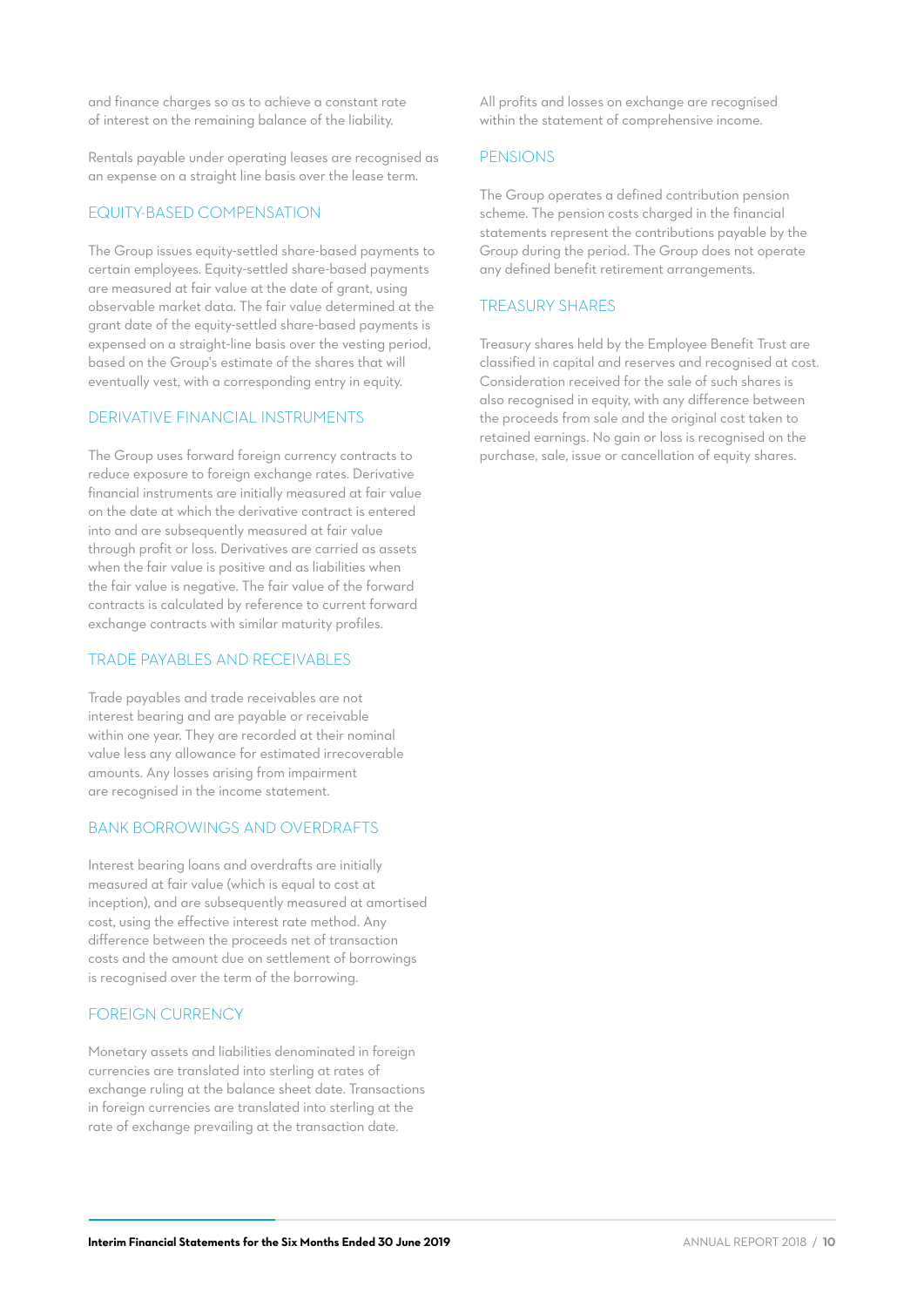## **2. SEGMENTAL ANALYSIS**

The Directors monitor the performance of the Group by reference to the results of core activities. Core activities relate to motorsport and advanced engineering activity. A segmental analysis of the Group's performance is attached below.

#### SIX MONTHS ENDED 30 JUNE 2019

|                                                          | <b>Formula One</b> | <b>WAE</b> | Other   | Total     |
|----------------------------------------------------------|--------------------|------------|---------|-----------|
|                                                          | £000               | £000       | £000    | £000      |
| Revenue                                                  | 46.271             | 30.953     | 526     | 77,750    |
| Other operating income                                   | 3,216              | 1.117      | 237     | 4,570     |
|                                                          | 49.487             | 32,070     | 763     | 82,320    |
| <b>EBITDA</b>                                            | (16,767)           | 2.456      | (4,449) | (18,760)  |
| Net profit/(loss) on ordinary activities before taxation | (20,036)           | 2.107      | (2.952) | (20, 881) |

#### SIX MONTHS ENDED 30 JUNE 2018

|                                                          | Formula One | <b>WAE</b> | Other   | Total   |
|----------------------------------------------------------|-------------|------------|---------|---------|
|                                                          | £000        | £000       | £000    | £000    |
| Revenue                                                  | 60.698      | 21.468     | 453     | 82,619  |
| Other operating income                                   | 3,117       | 744        |         | 3,868   |
|                                                          | 63.815      | 22,212     | 460     | 86,487  |
| <b>EBITDA</b>                                            | 154         | 2.250      | (5,055) | (2,651) |
| Net profit/(loss) on ordinary activities before taxation | (1.996)     | 1.899      | (8,326) | (8,423) |

## **3. INTEREST PAYABLE & SIMILAR CHARGES**

|                                                                 | 2019. | 2018 |
|-----------------------------------------------------------------|-------|------|
|                                                                 | £000  | £000 |
| Interest on bank borrowings                                     | 359   | 329  |
| Interest payable on finance leases and hire purchase agreements |       | 15   |
|                                                                 | 367   | 344  |

## **4. TAXATION**

The Group has estimated losses of approximately £112.7 million (31 December 2018: £93.5 million) available to carry forward against future trading profits. No deferred tax asset has been recognised in respect of these losses due to the uncertainty of the period over which they will be offset against taxable profits.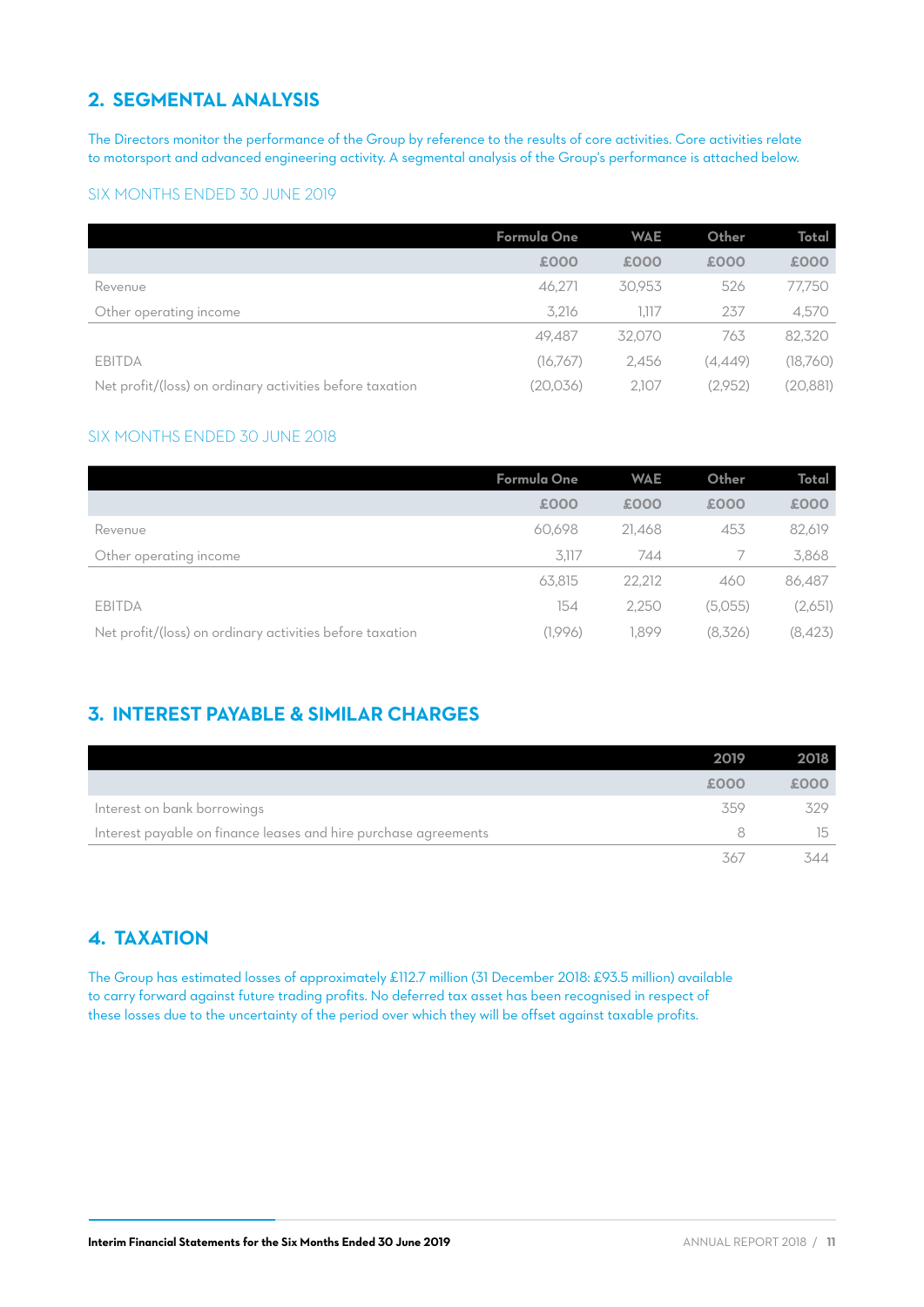## **5. EARNINGS PER SHARE**

|                                                                                  | 2019       | 2018       |
|----------------------------------------------------------------------------------|------------|------------|
|                                                                                  | No.        | No.        |
| Ordinary shares in issue                                                         | 10,000,000 | 10,000,000 |
| Weighted average number of shares held by WGP Trust                              | (323,500)  | (339,605)  |
| Weighted average number of shares for the purposes of basic earnings per share   | 9,676,500  | 9,660,395  |
| Effect of share options on dilutive potential ordinary shares                    |            |            |
| Weighted average number of shares for the purposes of diluted earnings per share | 9,676,500  | 9.660.395  |

## **6. INTANGIBLE FIXED ASSETS**

|                       | Software | <b>Total</b> |
|-----------------------|----------|--------------|
|                       | £000     | £000         |
| Cost                  |          |              |
| At 1 January 2019     | 5,127    | 5,127        |
| Additions             | 254      | 254          |
| At 30 June 2019       | 5,381    | 5,381        |
|                       |          |              |
| <b>Amortisation</b>   |          |              |
| At 1 January 2019     | 2,732    | 2,732        |
| Charge for the period | 648      | 648          |
| At 30 June 2019       | 3,380    | 3,380        |
|                       |          |              |
| Net book value        |          |              |
| At 30 June 2019       | 2,001    | 2,001        |
| At 31 December 2018   | 2,395    | 2,395        |
|                       |          |              |

## **7. HERITAGE ASSETS**

|                   | £000   |
|-------------------|--------|
| Valuation         |        |
| At 1 January 2019 | 19,958 |
| At 30 June 2019   | 19.958 |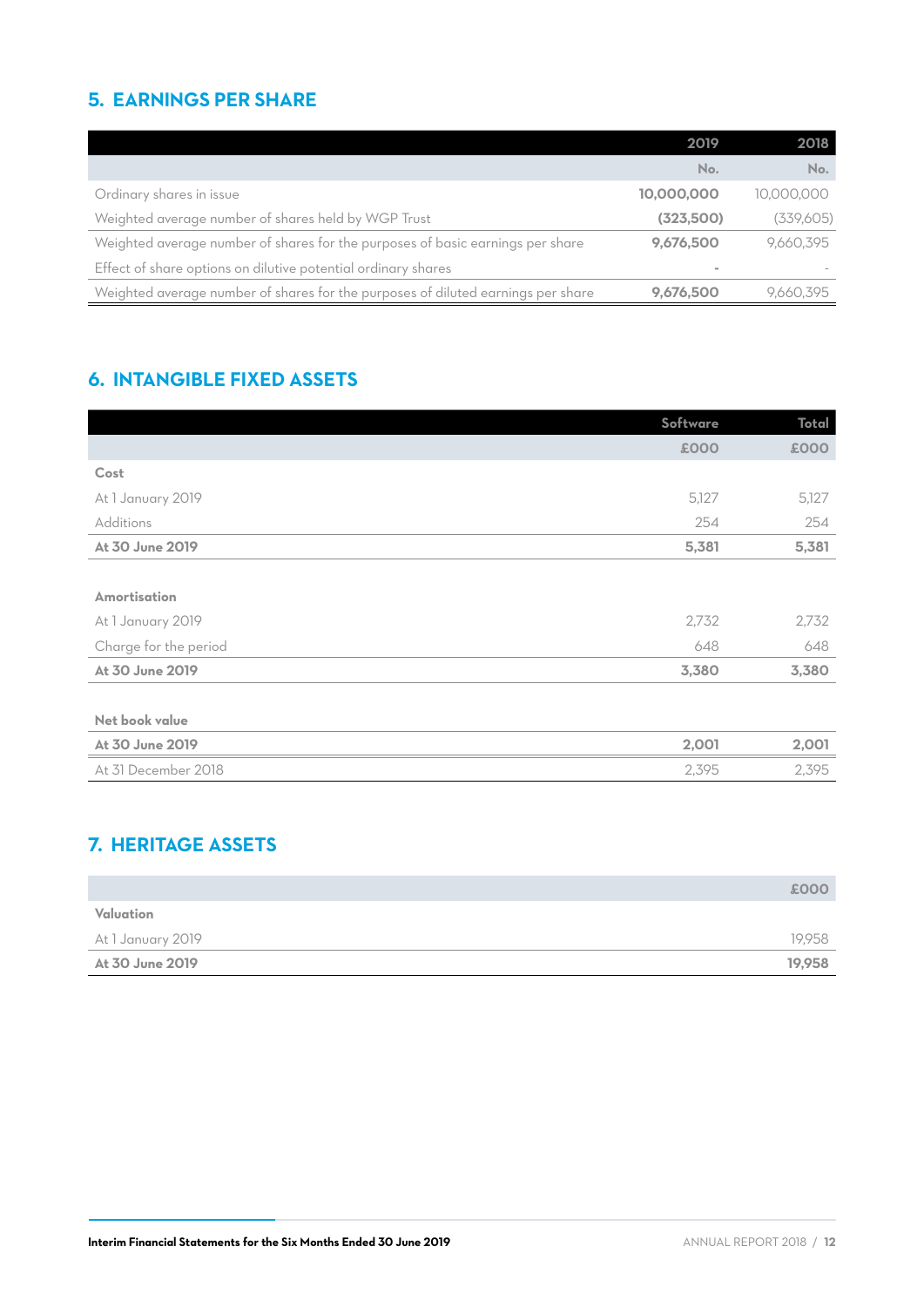## **8. TANGIBLE FIXED ASSETS**

|                       | Freehold<br>land and | <b>Plant and</b> | <b>Fixtures and</b> |        |
|-----------------------|----------------------|------------------|---------------------|--------|
|                       | buildings            | machinery        | fittings            | Total  |
|                       |                      |                  | £000                | £000   |
| Cost                  |                      |                  |                     |        |
| At 1 January 2019     | 30,667               | 57,775           | 2,906               | 91,348 |
| <b>Additions</b>      | 469                  | 986              | 63                  | 1,518  |
| At 30 June 2019       | 31,136               | 58,761           | 2,969               | 92,866 |
|                       |                      |                  |                     |        |
| Depreciation          |                      |                  |                     |        |
| At 1 January 2019     | 1,378                | 49,003           | 1,613               | 51,994 |
| Charge for the period | 181                  | 2,342            | 147                 | 2,670  |
| At 30 June 2019       | 1,559                | 51,345           | 1,760               | 54,664 |
|                       |                      |                  |                     |        |
| Net book value        |                      |                  |                     |        |
| At 30 June 2019       | 29,577               | 7,416            | 1,209               | 38,202 |
| At 31 December 2018   | 29,289               | 8,772            | 1,293               | 39,354 |

## **9. NOTES TO THE CONSOLIDATED STATEMENT OF CASH FLOWS**

#### RECONCILIATION OF LOSS TO NET CASH INFLOW FROM OPERATING ACTIVITIES

|                                                                                    | <b>Note</b> | 2019           | 2018    |
|------------------------------------------------------------------------------------|-------------|----------------|---------|
|                                                                                    |             | £000           | £000    |
| Cost                                                                               |             |                |         |
| Loss for the period                                                                |             | (20, 881)      | (8,423) |
| Net finance costs                                                                  |             | 367            | 344     |
| Movement on derivative financial instruments at fair value through profit and loss |             | (230)          | 1,323   |
| Depreciation and amortisation charges                                              | 6, 8        | 3,318          | 3,308   |
| Equity based compensation                                                          |             | (1, 334)       | 441     |
| Profit on disposal of fixed assets                                                 |             | $\blacksquare$ | (1,150) |
| Increase in stocks                                                                 |             | (1,090)        | (1,490) |
| Decrease in debtors                                                                |             | 5,867          | 6,177   |
| Increase in creditors                                                              |             | 5,571          | 2,961   |
| Net cash inflow from operating activities                                          |             | (8,412)        | 3,491   |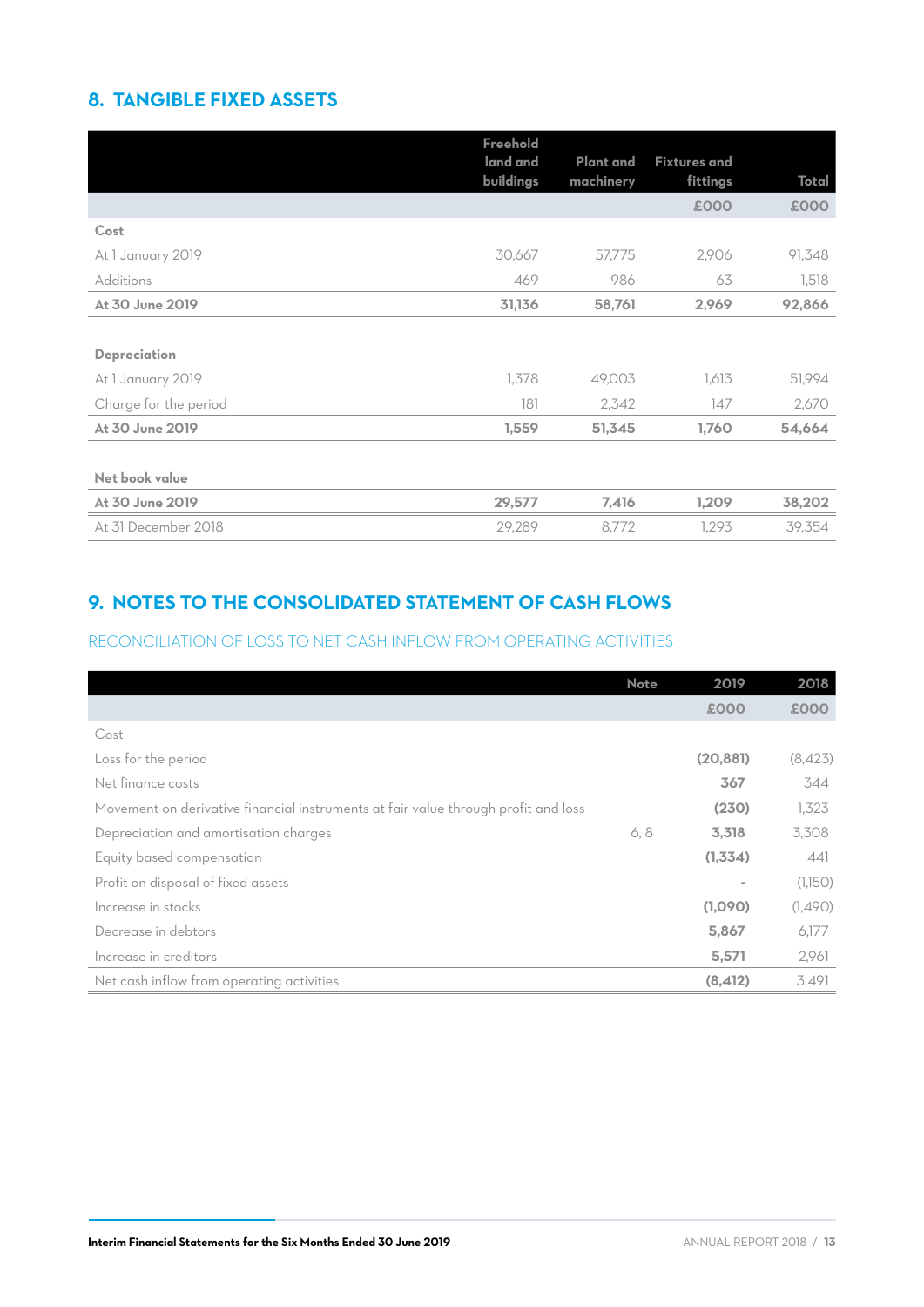## **10. BORROWINGS & BANK FACILITIES**

#### The Group's debt facilities as at 30 June 2019 comprise:

- A loan facility of £8,500,000 repayable in five instalments over a two and half year term. These instalments are £500,000 on 31 October 2019 and every six months thereafter until 30 April 2021, with all outstanding sums repaid in full on 31 October 2021. This facility carries interest at 2.4% over LIBOR.
- A loan facility of £1,359,396 repayable in 12 instalments over a one year term. These instalments are interest and capital repayments of £107,122 on 31 January 2019 and every month thereafter, with all outstanding sums repaid in full on 30 June 2020.
- A revolving credit facility of £10,000,000 to be made available throughout the period ending 31 October 2021. This facility carries interest at 2.4% over LIBOR and has been fully utilised as at 30 June 2019.
- An overdraft facility of £12,000,000 of which the £7,000,000 is due to expire on 31 December 2019 with the remaining subject to renewal in June each year. The first £5,000,000 drawn under this facility carries interest at 2.4% over the Bank of England Base Rate. The remaining amounts drawn under this facility carry interest at 3.4% over the Bank of England Base Rate. The overdrawn balance as at 30 June 2019 has been disclosed on the face of the balance sheet.

The Group is required to fulfil certain covenant conditions in relation to the cash flows available to cover debt servicing obligations and the valuation of specified property and assets.

All facilities are secured by a fixed and floating charge in favour of HSBC Bank PLC held over all assets of the Group, present and future.